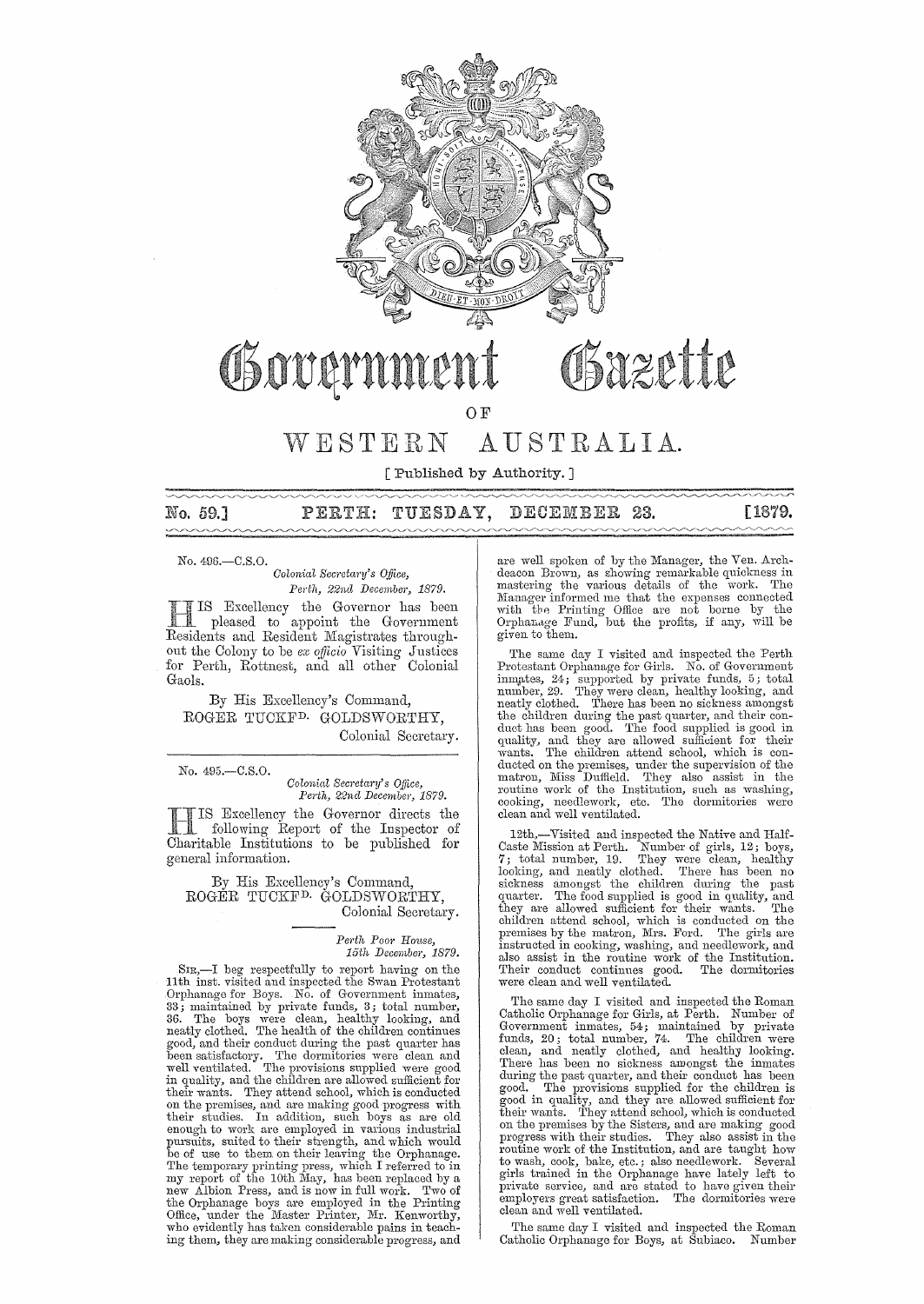of Government inmates, 42; supported by private funds, 16; total number, 58. They were clean, neatly clothed, and healthy looking. There has been no sickness amongst the children during the past quarter, and their conduct continues good.<br>The food supplied them is good in quality, and they<br>are not stinted. The dominiories were clean and<br>well ventilated. The boys attend school, which is<br>conducted on the premise the Sisters, and are getting on very well with their<br>studies. In addition, those boys who are old enough<br>to work are employed in various industrial pursuits.<br>They also assist in the routine work of the Institution,<br>and are

The water supply at each Institution is good.

I have, &c.,<br>WILLIAM DALE, Superintendent of Charitable Institutions. The Honorable the Colonial Secretary.

No. 494.-C.S.0.

*Oolonial SeC)'eta1'Y's Office, Perth, 22nd December, 1879.* 

H IS Excellency the Governor directs the publication of the following Notice to Mariners, for general information.

By His Excellency's Command, ROGER TUCKFD, GOLDSWORTHY, Colonial Secretary.

NOTICE TO MARINERS.

#### No. 20 of 1879.

# REVOLVING LIGHT, DENT ISLAND, WHIT-SUNDAY PASSAGE.

 $\mathbb{O}^{\mathbb{N}}$  and after this date a Revolving Dioptric Light, of the  $\mathbb{N}$  th order, will be extrinside of  $\mathbb{N}$  pent Island, about 8 cables from its southern extremity. The light stands at an elevation of 120 feet above high-water mark, and attains its greatest brilliancy every thirty seconds.

It is visible from the Anchor Islands, west about, until shut in to the northwards by Cid Island, and can be seen from a distance of 16 miles.

The tower, which is circular, is painted white, and is  $33$  feet in height.  $\,$ 

G. P. HEATH, Commander, R.N., Portmaster.

Department of Ports and Harbours,<br>Brisbane, 13th October, 1879.

No. 493.-C.S.O.

*Colonial Secretary's Office,*<br>Perth, 22nd December, 1879. *Perth, 22ncl December, 1879.* 

HIS Excellency the Governor directs it to<br>be notified, that he has received be notified, that he has received Returns of the Election of Officers to serve on the Municipal Councils of the Municipalities of Geraldton and Northam, as follows, viz. :-

MUNICIPALITY OF GERALDTON.

COUNCILLORS.--Mr. Edward Shenton.

- Mr. Charles Crowther.<br>Mr. Martin Hosken.
	-
- Mr. Wm. H. Gale.<br>Mr. Thos. W. Stroud.
- Mr. Micah Downes.

AUDIToRs.-Mcssrs. H. Smith and C. Crowther, Jun.

MUNICIPALITY OF NORTHAM. AUDITORS.--Messrs. W. Kitchener and J. H. Thackrah.

By His Excellency's Command, ROGER TUCKFD. GOLDSWORTHY, Colonial Secretary.

No. 485.-C.S.0. *Oolonial Sec1'et(Vi'Y's Office, Perth, 11th December, 1879.* 

 $J$ HEREAS the Electors of the Municipality of Bunbury failed to elect two Auditors for such Municipality, pursuant to the provisions of "The Municipal Institutions"

Act, 1876": It is hereby notified, for general

information, that under and by virtue of the power vested in the Governor by "The Municipal Institutions Act, 1876, Amendment Act, 1878," His Excellency has been pleased to appoint Wednesday, the 24th day of December instant, at the Council Room, as the day and place for holding such Election, and His Excellency has nominated and appointed THOMAS HAYWARD, Esquire, Chairman of such Council, the Presiding and Returning Officer at such Election.

By His Excellency's Command, ROGER TUCKF<sup>D.</sup> GOLDSWORTHY, Colonial Secretary.

No. 491.-C.S.O.

*Colonial Secretary's Office, Perth, 15th December, 1879.* 

THE Tenders received for emptying Cess<br>
Pits and Dry Earth Closets at Fremantle, during the year 1880, being considered too high in price, Fresh Tenders (endorsed "Tenders for Cess Pits") will be received at this Office until noon of Saturday, 27th inst., from Persons willing to contract for the performance of the same.

The Government do not bind themselves to accept the lowest or any tender, and will require the guarantee of two responsible persons for the due petformance of the Contract.

Forms of Tender may be had on application to the various Resident Magistrates, and at the Public Offices, Perth; and no tender will be entertained unless rendered on the pescribed form.

By His Excellency's Command, ROGER TUCKF<sup>D.</sup> GOLDSWORTHY, Colonial Secretary.

No. 483.-C.S.0.

FOR SALE.

Customs House Premises at Fremantle.

*Oolonial Sccl'cta"y's Oplce,* 

*Perth, 9th December, 18'79.* 

**1'ENDERS** will be received at this Office up to noon on Saturday, 31st January, 1880, for the purchase, in one or more lots, of the whole of the premises known as The Customs House, Fremantle, and comprising Fremantle Lots 94, 118, and 119, and that portion of land bounded by Packenham and Henry Streets, Marine Terrace and Collie Street.

Full particulars and conditions of sale may be had on and after Monday, the 15th inst., at the office of the Commissioner of Crown Lands.

The Government do not bind themselves to accept the highest or any tender.

By His Excellency's Command, ROGER TUCKF<sup>D.</sup> GOLDSWORTHY, Colonial Secretary.

No. 482-C.S.O.

*Oolonial Secreta1'Y's OJ]ice,*  Perth, 8th December, 1879.

TENDERS (endorsed "Tender for Truck-<br>in  $\alpha$ , *(as the case may be received as the received of the received of the received of the received of the received of the received of the received of the received of the received of* ing, (as the case may be") will be received at this Office until noon of Wednesday, the 24th December, from persons willing to undertake the Trucking on the undermentioned Jetties for one year, from 1st day of January, 1880 (or for a period not exceeding three years), in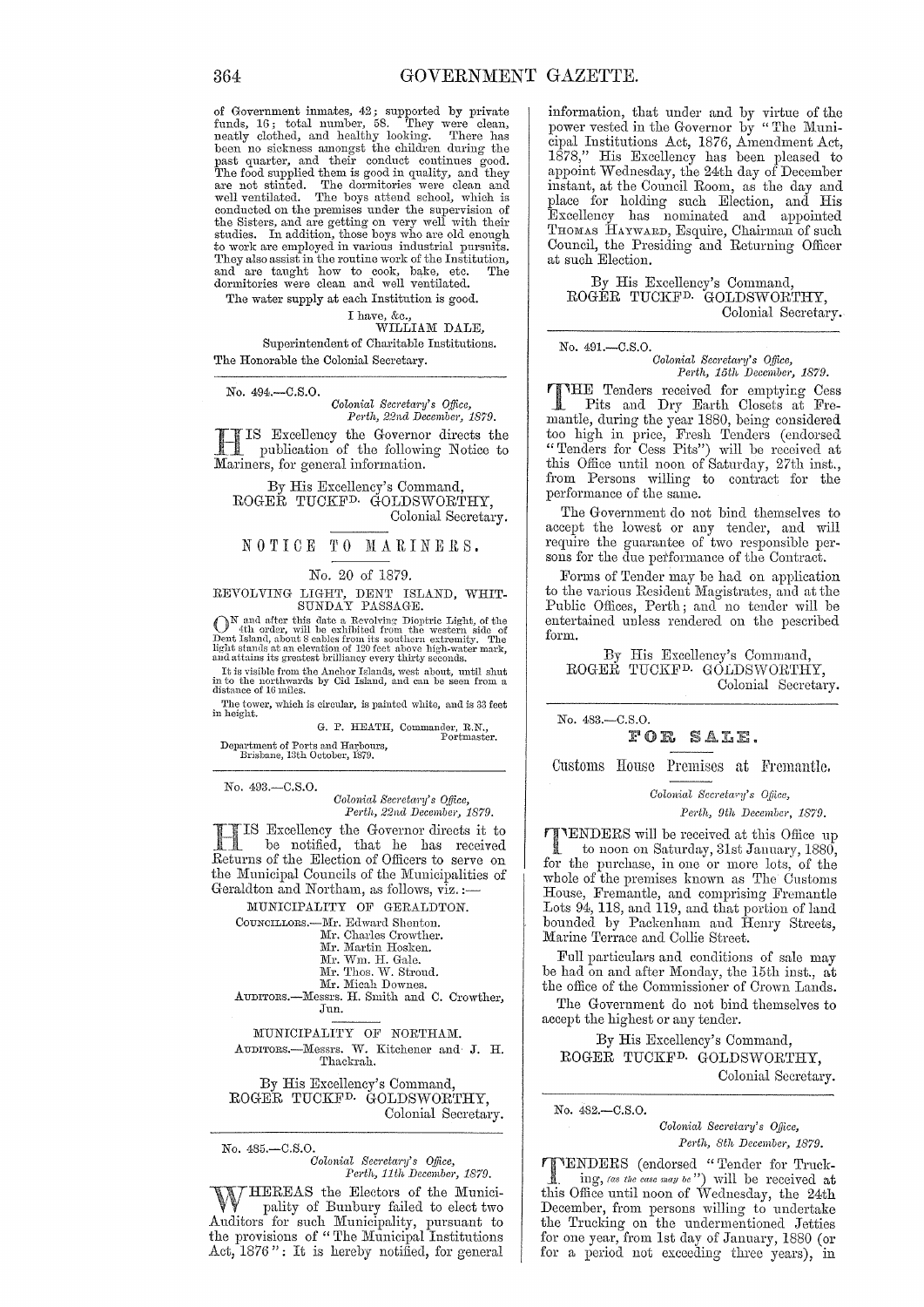accordance with mtes and terms specified in clause 22 of the Jetty Regulations, published in the *Government Gazette* of the 24th Decemher, 1878:-

#### Fremantle, Geraldton, Bunbury, Busselton.

The Government will reserve to themselves the right to terminate the Contract at any time by giving three months' notice.

The Government do not bind themselves to accept the highest or any tender, and will require the guarantee of two responsible persons for the due performance of the contract.

Forms of Tender may be had on application to the various Resident Magistrates, and at the Public Offices, Perth; and no tender will be entertained unless rendered on the prescribed form.

By His Excellency's Oommand, ROGER TUOKFD. GOLDSWORTHY, Oolonial Secretary.

## *Depm'tment of P1!blic Wm'ks,*

*Perth, 18th November, 1879.*<br> **PURENDERS** (endorsed "Tender for Roe-TENDERS (CHROSSER TENDER FOR ROOM at this Office until noon of Saturday, the 17th January, 1880, from persons willing to erect a Oourt House at Roebourne.

Plans and Specification may be seen at the Office of the Government Resident, Roebourne.

Tenders to state the shortest time in which the work will be completed.

The Government do not bind themselves to accept the lowest or any tender, and will require the guarantee of two responsible persons for the due performance of the Oontract.

Forms of Tender may be had on application to the various Resident Magistrates, and at the Public Works' Office, Perth, where Plans, Specifications, Oonditions, and full particulars can be obtained.

No tender will be entertained unless on the prescribed form.

JAS. H. THOMAS,

Director of Public Works.

*Crown Lands' Office, Perth, 22nd December, 1879.* 

HIS Excellency the Governor has been pleased, on the recommendation of the Oommissioner of Orown Lands, to set apart, as Public Reserves, the land described in the Schedule below, for the purposes herein set forth: $-$ 

| Recorded<br>Number. | $\overset{\text{Content.}}{\Lambda}$ R. P. | Description of Boundaries.                                                                                                                                                                                                                                                                                                                                                                       | Purpose for which made.                                 |
|---------------------|--------------------------------------------|--------------------------------------------------------------------------------------------------------------------------------------------------------------------------------------------------------------------------------------------------------------------------------------------------------------------------------------------------------------------------------------------------|---------------------------------------------------------|
| $405 \text{ A}$     | 2630                                       | Bounded on the Northward by about 16 chains 50 links<br>of North Road; on the Eastward by about 15 chains 20<br>links of Park Road; on the Westward by about 17 chains<br>30 links of Ulster Road; and on the Southward by a line<br>extending Eastward from Ulster Road to Park Road,<br>passing along the Northern boundary of Albany Suburban<br>Lot 130, measuring about 16 chains 60 links. | For Recreation Ground, Al-<br>bany.                     |
| $406 \text{ A}$     | $\Omega$<br>1<br>4 I                       | Bounded on the Northward by the Southern boundary<br>of Geraldton Town Lot 8, measuring 2 chains 24 links;<br>on the Eastward by 1 chain 20 links of Elwes Street;<br>on the Westward by part of the Eastern boundary of<br>Town Lot 16; and on the Southward by a line parallel<br>to the Northern boundary.                                                                                    | Site for a Temperance Hall,<br>Geraldton Town Lot 18 A. |

RESERVES.

MALOOLM FRASER, Oommissioner of Orown Lands.

#### WESTERN AUSTRALIA.

Meteorological Observations for the week ending 21st December, 1879.

WIND Registered by Mr. Forsyth, Harbor Master, at Arthur's Head, Fremantle; altitude above the sea 55 feet, in Latitude 32° 02' 14" S., Longitude 115° 45' 12" E.

The other instruments registered are placed in the grounds adjoining the Survey Office, Perth; altitude above the sea 47 feet, in Latitude 31° 57' 25" S., Longitude 115° 52' 02" E.

MALCOLM FRASER, Surveyor General.

|                 | BAROMETER:                                                |               |               | THERMOMETERS IN SHADE. |               |        | RADIATION<br>THERMO-<br>METERS. |                                  | WIND.                     |                      | DEGREE<br>OF                             |                          | : Mean<br>unt. | EVAPOR-                       |
|-----------------|-----------------------------------------------------------|---------------|---------------|------------------------|---------------|--------|---------------------------------|----------------------------------|---------------------------|----------------------|------------------------------------------|--------------------------|----------------|-------------------------------|
| Week<br>ending. | Mean Reading<br>corrected, and re-<br>duced to sea level, |               | Dry.          |                        | Wet.          | Solar. | Terres-<br>trial.               | RAIN:<br>Amount<br>in<br>inches. | Horizontal<br>velocity in | General              | HUMIDITY,<br>Saturation<br>$=100$ : mean | CLOUD:<br>Mean<br>amount | <b>ZONE</b>    | ATION:<br>Amount<br>$\cdot$ m |
|                 | and 32 deg, Fah.                                          | Maxi-<br>mum. | Mini-<br>mum. | Maxi-<br>mum.          | Mini-<br>mum. |        |                                 |                                  | miles, per<br>hour.       | direction.           | amount.                                  |                          | ٥              | inches.                       |
| 21st            | 29.812                                                    | 77.0          | 59.6          | 71:2                   | 584           | 139.0  | 56.6                            | .61                              | 14.31                     | ನ್ನಡ<br>.<br>al<br>⊳ | 83                                       | 7.4                      | 3.8            | $1.65\,$                      |
|                 | Highest reading of Barometer 29.95<br>do.<br>Lowest       | do.           |               | 29.723 18th            | 21st          |        |                                 |                                  | Thermometers in shade     | Maximum<br>Minimum   | $_{\rm{Dry}}$                            | 16th<br>82<br>55.819th   |                |                               |

The Observations are taken at Perth at 9 a.m., (excepting Barometer, which is registered at 12 a.m.) M. A. C. FRASER, Observer.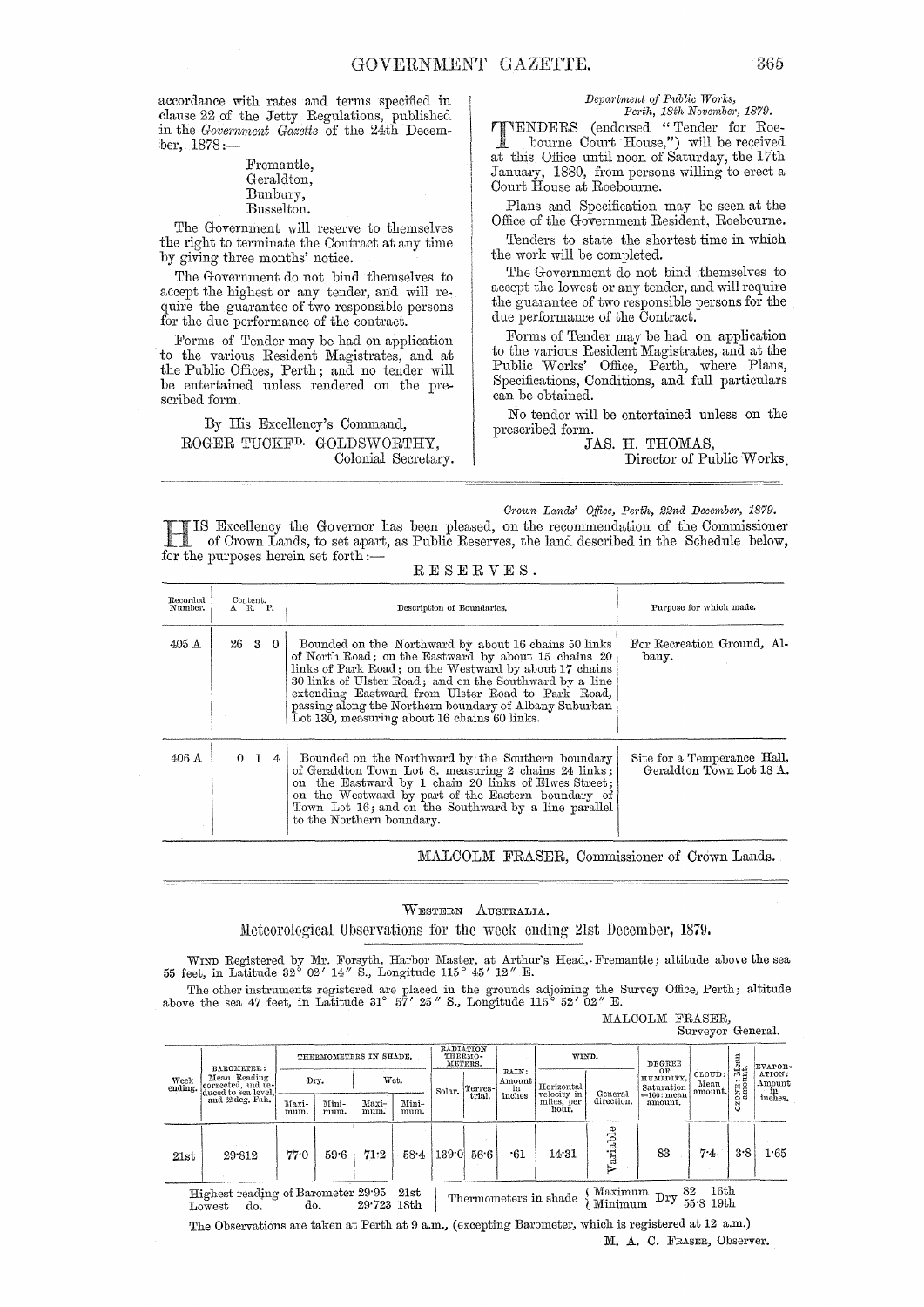## LAND SALES.

 $Crown$  Lands' Office, Perth, 22nd December, 1879.

T HE undermentioned Allotments of Land will be offered for Sale, at Public Auction, on the dates and at the places specified in the Schedule below, at one o'clock, p.m.

SCHEDULE.

| Date of Sale. |           | Place of Sale. |           |            | Description of Lot. |           |                      |      |     | Number of Lot. |           |                | Quantity.        |          | Upset Price.                    |
|---------------|-----------|----------------|-----------|------------|---------------------|-----------|----------------------|------|-----|----------------|-----------|----------------|------------------|----------|---------------------------------|
|               |           |                |           |            |                     |           |                      |      |     |                |           | B <sub>o</sub> | r.               | р.       |                                 |
| 1880          |           |                |           |            |                     |           |                      |      |     |                |           |                |                  |          |                                 |
| 7th Jan.      | Bunbury   |                | $\cdots$  | Bunbury    |                     |           |                      | Town | 110 |                |           | $\theta$       | 1                | $\bf{0}$ |                                 |
| Do.           | Do.       | $\cdots$       |           | Do.        |                     |           |                      | Do.  | 128 |                | $\cdots$  | $\theta$       |                  | $\bf{0}$ | $\pounds$ 7 10s. $\mathfrak{P}$ |
| Do.           | Do.       |                | $\ddotsc$ | Do.        |                     |           |                      | Do.  | 129 |                | $\ddotsc$ | $\Omega$       |                  | 0        | Lot.                            |
| Do.           | Do.       |                | $\ddotsc$ | Do.        |                     |           |                      | Do.  | 130 |                |           | 0              | 1                | $\theta$ |                                 |
| Do.           | Do.       | $\cdots$       | $\cdots$  | Coolingnup |                     | $\ddotsc$ | $\cdots$             | Sub. | 4   | $\cdots$       | $\ddotsc$ | 9              | $^{2}$           | 33       | 30s. $\psi$ acre.               |
| Do.           | Perth     |                | $\ddotsc$ | Fremantle  |                     |           | $\ddot{\phantom{a}}$ | Town | 761 |                | $\cdots$  | 0              | $^{2}$           | -16      |                                 |
| Do.           | Do.       |                | $\ddotsc$ | Do.        | $\ddotsc$           |           |                      | Do.  | 762 |                | $\cdots$  | $\theta$       | 2                | 16       | $\pounds12 \psi$ Lot.           |
| Do.           | Do.       |                | $\ddotsc$ | Do.        |                     |           |                      | Do.  | 845 |                | $\ddotsc$ | 0              | $\overline{2}$   | 5        |                                 |
| Do.           | Newcastle |                | $\cdots$  | Toodyay    |                     |           | $\cdots$             | Sub. | 23  | $\ddotsc$      | $\cdots$  | 5              | 3                | 16       | 30s. $\mathfrak{P}$ acre.       |
| 8th Jan.      | Geraldton |                | $\ddotsc$ | Geraldton  |                     |           |                      | Do.  | 85  |                | $\cdots$  | 5              | $\bf{0}$         | $\theta$ | £3 $\mathscr{P}$ acre.          |
| Do.           | Northam   |                | $\ddotsc$ | Northam    |                     |           |                      | Do.  | 62  |                |           | 4              | $\boldsymbol{2}$ | -0       | 30s. $\mathcal{P}$ acre.        |
|               |           |                |           |            |                     |           |                      |      |     |                |           |                |                  |          |                                 |

MALCOLM FRASER, Commissioner of Crown Lands.

#### Post Office Savings Bank.

*General Post Office, Perth, 20th December, 1879.*<br> **EPOSITORS** in the Post Office Savings **DEPOSITORS** in the Post Office Savings<br>
Bank are requested to forward their<br>
Banks to this Office at the ard of the summat Books to this Office at the end of the current month, in order that the entries therein may be compared with the Ledgers, and that the interest due to Depositors may be entered in their Books.

W. A. STONE,

Acting Postmaster General and General Superintendent of Telegraphs.

## NOTIOE.

NOTICE is hereby given, for the informa-<br>tion of the public, that from and after the 1st January, 1880, Money Orders will be issued at the General Post Office, Perth, on the Money Order Office at Hong Kong for any of the undermentioned British Post Offices in China:-

Hong Kong (including Macao), Hoihow, Canton, Swatow, Amoy, Foochow, Ningpo, Shanghai, Hankow. W. A. STONE, Acting Postmaster General

and General Superintendent of Telegraphs. General Post Office, Perth,  $\chi$ 8th December, 1879.

> *Supreme Cowtt Office, 12th Decernber, 1879.*

*Estate of Benjamin Brown late of Butler's Swamp deceased intestate.* 

ALL persons claiming against the above estate must forward particulars to this office on or before the 31st inst. otherwise they will be excluded from participation in the distribution of the assets.

> J. C. H. JAMES, Acting Master.

#### *Treasury, 17th December, 1879.*

THE undermentioned accounts are awaiting<br>application for payment at the Colonial application for payment at the Colonial Treasury:-

| Name.                     | Amount.              |         | Service.                   |
|---------------------------|----------------------|---------|----------------------------|
|                           | £<br>s.              | ď.      |                            |
| Griffin, Thos.            | 1<br>-17             | 6       | Eucla Telegraph.           |
| <br>Dean, H.              | 2<br>- 0             | 0       | Immigration.               |
|                           | 15<br>0              | 0       | Works.                     |
| McCann, John<br>          |                      |         |                            |
| Carn, John<br>            | - 8<br>0             | 0       | Works.                     |
| Morgan, D.<br>            | 1<br>19              | 0       | Police.                    |
| Est. late T. Brown        | 12<br>7              | 6       | Miscellaneous.             |
| Beazley, ---.<br>         | 1<br>$-4$            | 0       | Public Works.              |
| $Long, W.$<br>.           | 1<br>4               | 0       | Police.                    |
| Smyth, $E$<br>            | 1<br>2               | 6       | Harbor Master.             |
| O'Connor, J.<br>          | 15 <sup>°</sup><br>0 | 6       | Administration Jus-        |
|                           |                      |         | tice.                      |
| Owners "Annie             |                      |         | Police.                    |
| Beaton"<br>               | 2<br>4               | 0       |                            |
| Dunne, J.<br>             | 2<br>8               | 0       | Eastern Railway.           |
| "Annie<br>$0$ wners       |                      |         |                            |
| Beaton"<br>               | 4<br>2               | 0       | Police.                    |
| Smithers, Jas.<br>        | $0\;12$              | 0       | Postal & Telegraph.        |
| O'Connell, D.<br>         | 0<br>4               | 6       | Charitable Allow-<br>ance. |
| Beatley, E.<br>           | 3<br>0               | 6       | Eastern Railway.           |
| Thompson, H.<br>          | 2<br>0               | 6       | Charitable<br>Allow-       |
|                           |                      |         | ance.                      |
| Stewart, E. J.<br>        | 2<br>0               | 6       | Public Works.              |
| Halstead, D.<br>.         | - 3<br>0             | 0       | Postal & Telegraph.        |
| Do.<br>$\ddotsc$<br>      | 16<br>1              | 0       | Do.                        |
| H. Thompson<br>.          | 0<br>3               | 0       | Miscellaneous.             |
| Leidicke, H.<br>          | 10<br>2              | 0       | Do.                        |
| Agents "Belle of          |                      |         |                            |
| Bunbury"<br>.             | 0<br>16              | 0       | Do.                        |
| O'Hara, J.<br>            | 6                    | $6\,11$ | Gaols.                     |
| Parsons, Jas.<br>.        | 0<br>5               | 0       | ${\rm Police.}$            |
| Sewell, John<br>          | 3<br>11              | 8       | Administration Jus-        |
|                           |                      |         | tice.                      |
| Sewell, Harold<br>        | 3<br>11              | 8       | Do.                        |
| Meagher, M. R.<br>        | 11<br>4              | 8       | ${\rm Rottnest.}$          |
| Do.                       | 2<br>0               | 0       | Do.                        |
| <br>Times                 | 1<br>1               | 0       |                            |
| West. Aus.                |                      |         | Miscellaneous.             |
| Duffield, E.<br>          | 13<br>0              | 6       | Works & Buildings.         |
| Beatley, E.<br>           | 0<br>5               | 0       | Northern Railway.          |
| Jones, $W_{\cdots}$ .<br> | 0<br>5               | 0       | Police.                    |
| Noonan, W.<br>            | 2<br>4               | 0       | Postal & Telegraph.        |
| Hancock, S.<br>           | 1<br>- 0             | 0       | Medical.                   |
| Leidicke, H.<br>          | 7<br>10              | 0       | Miscellaneous.             |
| Cummins, R.<br>           | 8<br>0               | 6       | Do.                        |
| Total                     | 67 18 11<br>1        |         |                            |

### GEO. PHILLIPS, Acting Colonial Treasurer.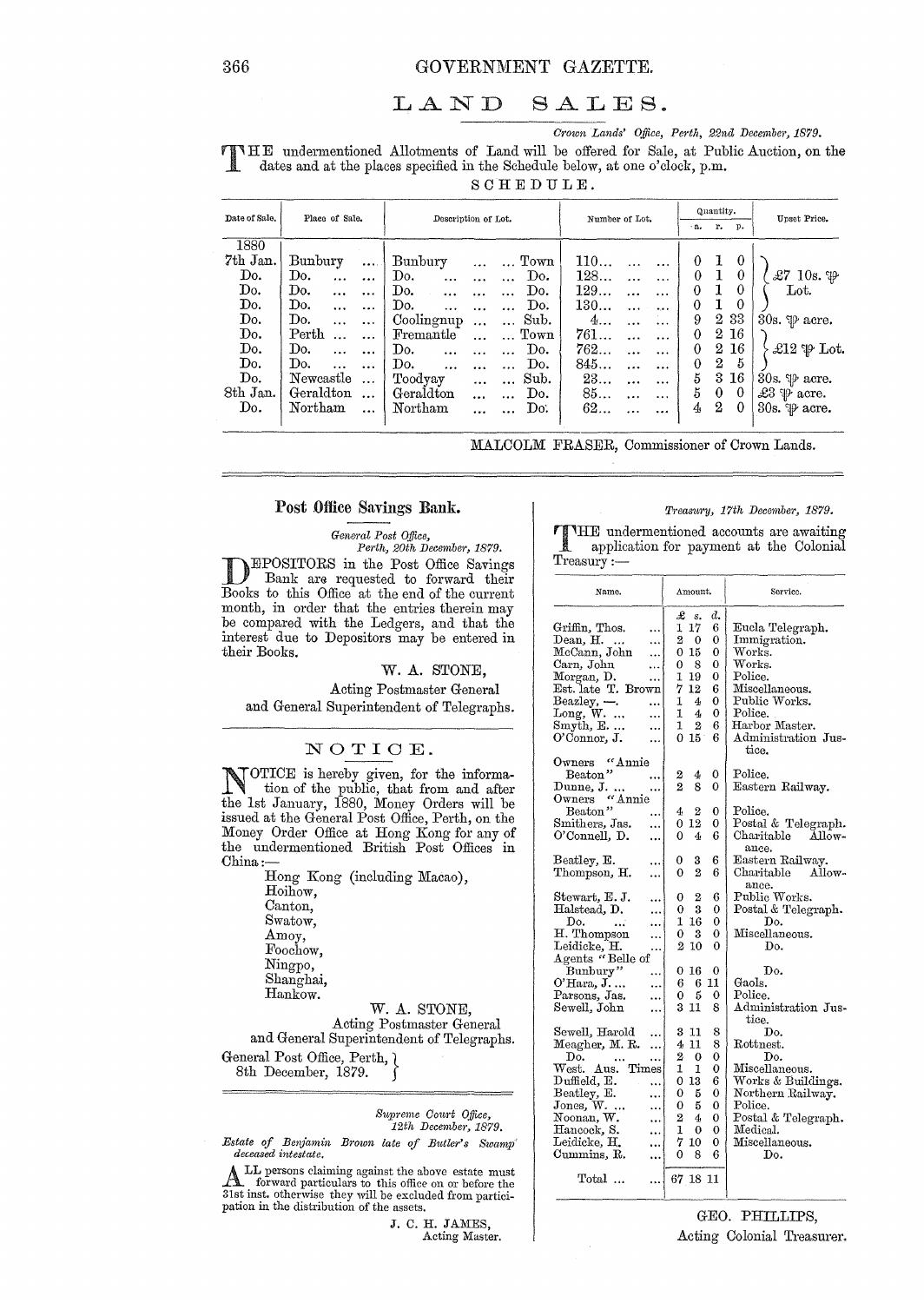## GOVERNMENT GAZETTE. 367

## WESTERN AUSTRALIA.

## Mail Time Table during the Month of

## DECEMBER, 1879.

|                                                                                                                                                                                                                                                                                                                                                                  |                                                                                                                                                                                     |                                                                                                                                                                              |                                                                                                                                                                                                              | FOR THE AUSTRALIAN COLONIES, &c.                                                                                                                                                                                                                                                                                                                                                                                                                           |                                                                                                                                                                                                                                                                                                  |                                                                                                                                                                                                                                     |                                                                                                                                                                                                                                                             |                                                                                                                                                                                                                                                                                                                                                                                                     | FOR EUROPE, INDIA,                                                                                                                                                                                                                                                 |                                                                                                                                                                                                                                     |                                                                                                                                                                                                                    |
|------------------------------------------------------------------------------------------------------------------------------------------------------------------------------------------------------------------------------------------------------------------------------------------------------------------------------------------------------------------|-------------------------------------------------------------------------------------------------------------------------------------------------------------------------------------|------------------------------------------------------------------------------------------------------------------------------------------------------------------------------|--------------------------------------------------------------------------------------------------------------------------------------------------------------------------------------------------------------|------------------------------------------------------------------------------------------------------------------------------------------------------------------------------------------------------------------------------------------------------------------------------------------------------------------------------------------------------------------------------------------------------------------------------------------------------------|--------------------------------------------------------------------------------------------------------------------------------------------------------------------------------------------------------------------------------------------------------------------------------------------------|-------------------------------------------------------------------------------------------------------------------------------------------------------------------------------------------------------------------------------------|-------------------------------------------------------------------------------------------------------------------------------------------------------------------------------------------------------------------------------------------------------------|-----------------------------------------------------------------------------------------------------------------------------------------------------------------------------------------------------------------------------------------------------------------------------------------------------------------------------------------------------------------------------------------------------|--------------------------------------------------------------------------------------------------------------------------------------------------------------------------------------------------------------------------------------------------------------------|-------------------------------------------------------------------------------------------------------------------------------------------------------------------------------------------------------------------------------------|--------------------------------------------------------------------------------------------------------------------------------------------------------------------------------------------------------------------|
|                                                                                                                                                                                                                                                                                                                                                                  | Per Rob Roy and Otway.                                                                                                                                                              |                                                                                                                                                                              |                                                                                                                                                                                                              |                                                                                                                                                                                                                                                                                                                                                                                                                                                            | Overland.                                                                                                                                                                                                                                                                                        |                                                                                                                                                                                                                                     |                                                                                                                                                                                                                                                             |                                                                                                                                                                                                                                                                                                                                                                                                     | CHINA, &c.<br>Per Rob Roy.*                                                                                                                                                                                                                                        |                                                                                                                                                                                                                                     |                                                                                                                                                                                                                    |
| CLOSE AT                                                                                                                                                                                                                                                                                                                                                         | DAY.                                                                                                                                                                                | DATE.                                                                                                                                                                        | TIME.                                                                                                                                                                                                        | CLOSE AT                                                                                                                                                                                                                                                                                                                                                                                                                                                   | DAY.                                                                                                                                                                                                                                                                                             | DATE.                                                                                                                                                                                                                               | TIME.                                                                                                                                                                                                                                                       | CLOSE AT                                                                                                                                                                                                                                                                                                                                                                                            | DAY.                                                                                                                                                                                                                                                               | DATE.                                                                                                                                                                                                                               | TIME.                                                                                                                                                                                                              |
| Perth<br>$\ddotsc$<br>Fremantle<br>$\cdots$<br>Guildford<br><br>$_{\rm{York}}$<br>$\sim$<br>$\cdots$<br>Northam<br>$\ddotsc$<br>Newcastle<br>$\cdots$<br>Canning<br>$\ddotsc$<br>Pinjarra<br>$\ddotsc$<br>Bunbury<br>$\cdots$<br>Vasse<br>$\ddotsc$<br>Victoria Plains<br>Gingin<br>$\ldots$<br>Dongarra<br>$\cdots$<br>Greenough<br>Champion Bay<br>Northampton | Tuesday<br>Tuesday<br>Tuesday<br>Saturday<br>Saturday<br>Saturday<br>Friday<br>Thursday<br>Tuesday<br>Tuesday<br>Saturday<br>Sunday<br>Thursday<br>Wednesdav<br>Friday<br>Wednesday | Dec. 16<br>Dec. 16<br>Dec. 16<br>Dec. 13<br>Dec. 13<br>Dec. 13<br>Dec. 12<br>Dec. 11<br>Dec. 16<br>Dec. 16<br>Dec. 13<br>Dec. 14<br>Dec. 11<br>Dec. 10<br>Dec. 12<br>Dec. 10 | 1 p.m.<br>2 p.m.<br>8 a.m.<br>2.30 p.m.<br>$4 \text{ p.m.}$<br>Noon<br>10 p.m.<br>$9$ p.m.<br>10 p.m.<br>8 p.m.<br>$3\,\overline{\mathrm{p.m.}}$<br>9 a.m.<br>6 p.m.<br>$3 \overline{\text{p.m.}}$<br>1 p.m. | Perth<br><br>Fremantle<br>$\ddotsc$<br>Guildford<br>$\cdots$<br>$\operatorname{York} \dots$<br>$\cdots$<br>12:30 p.m. Northam<br>$\ddotsc$<br>Newcastle<br>$\ddotsc$<br>Canning<br>$\cdots$<br>Pinjarra<br>$\cdots$<br>Bunbury<br>$\cdots$<br>Vasse<br>Victoria Plains<br>Gingin<br>$\dddotsc$<br>Dougarra<br>$\cdots$<br>Greenough<br>Champion Bay<br>Northampton<br>Bannister<br>$\ddotsc$<br>William River<br>Arthur River<br>Kojonup<br><br>Mt. Barker | Saturday<br>Saturday<br>Saturdav<br>Wednesday<br>Wednesday<br>Wednesday<br>Friday<br>Thursday<br>Thursday<br>Wednesday<br>Saturday<br>Sunday<br>Thursday<br>Wednesday<br>Friday<br>Wednesday<br>Sunday<br>$\ddotsc$<br>Sunday<br>$\ldots$<br>Sunday<br>$\ddotsc$<br>Sunday<br>$\cdots$<br>Monday | Dec. 20<br>Dec. 20<br>Dec. 20<br>Dec. 17<br>Dec. 17<br>Dec. 17<br>Dec. 19<br>Dec. 18<br>Dec. 18<br>Dec. 17<br>Dec. 13<br>Dec. 14<br>Dec. 11<br>Dec. 10<br>Dec. 12<br>Dec. 10<br>Dec. 21<br>Dec. 21<br>Dec. 21<br>Dec. 21<br>Dec. 22 | 10 a.m.<br>8 a.m.<br>8 a.m.<br>2'30 p.m.<br>12'30 p.m.<br>$4$ p.m.<br>Noon<br>10 p.m.<br>8 a.m.<br>$4$ p.m.<br>8 p.m.<br>3 p.m.<br>9 a.m.<br>6 p.m.<br>$3 \text{ p.m.}$<br>1 p.m.<br>$3\ \mathrm{a.m.}$<br>10 a.m.<br>3 p.m.<br>$10 \text{ p.m.}$<br>3 p.m. | Perth<br>Fremantle<br>$\cdots$<br>Guildford<br>$\cdots$<br>York<br>$\cdots$<br>Northam<br>$\cdots$<br>Newcastle<br>$\ddotsc$<br>Canning<br>$\ddotsc$<br>Pinjarra<br>$\ddotsc$<br>Bunbury<br>$\ddotsc$<br>Vasse<br>Victoria Plains<br>Gingin<br>$\ddotsc$<br>Dongarra<br>$\cdots$<br>Greenough<br>Champion Bay<br>Northampton<br>Mt. Barker<br>Kojonup<br>Arthur River<br>William River<br>Bannister | Monday<br>Monday<br>Monday<br>Saturday<br>Saturday<br>Saturday<br>Friday<br>  Thursdav<br>Monday<br>Monday<br>Saturday<br>Sunday<br>Thursday<br>Wednesday<br>Wednesday<br>Wednesday<br>Thursday<br>Friday<br>Friday<br>$\cdots$<br>Friday<br>$\ddotsc$<br>Saturday | Dec. 29<br>Dec. 29<br>Dec. 29<br>Dec. 27<br>Dec. 27<br>Dec. 27<br>Dec. 26<br>Dec. 25<br>Dec. 29<br>Dec. 29<br>Dec. 27<br>Dec. 28<br>Dec. 25<br>Dec. 24<br>Dec. 24<br>Dec. 24<br>Dec. 25<br>Dec. 26<br>Dec. 26<br>Dec: 26<br>Dec. 27 | 1 p.m.<br>3 p.m.<br>8a.m<br>2.30 p.m.<br>12.30 p.m<br>4 p.m.<br>Noon<br>10 p.m.<br>9 p.m.<br>$10$ p.m.<br>8 p.m.<br>3 p.m.<br>9a.m.<br>6 p.m.<br>3 p.m.<br>9a.m.<br>6 p.m.<br>8 a.m.<br>3 p.m.<br>8 p.m.<br>2 a.m. |

|                                    |                   | For Albany and the Offices on the Road Overland: |                                                                                                            |
|------------------------------------|-------------------|--------------------------------------------------|------------------------------------------------------------------------------------------------------------|
| CLOSE AT PERTH.                    | ARRIVE AT ALBANY. | CLOSE AT ALBANY.                                 | ARRIVE AT PERTH.                                                                                           |
| Friday, January 2nd, 1880, 10 a.m. |                   |                                                  | Monday, Jan. 5th, 1880, 10 a.m.    Wednesday, Jan. 7th, 1880, 10 a.m.   Saturday, Jan. 10th, 1880, 10 a.m. |

#### MAILS FROM EUROPE, &c.:

| Due at K.G. Sound.    | Expected to arrive at<br>K.G. Sound. | Expected at G.P.O.      |
|-----------------------|--------------------------------------|-------------------------|
| Monday, December 29th | Thursday, December 25th              | Saturday, December 27th |

#### MAILS FROM COLONIES, &c.:

| Leave Melbourne.                               | Leave Adelaide.       | Due at K.G. Sound.           | Expected to arrive at<br>K.G. Sound. | Expected at G.P.O.           |
|------------------------------------------------|-----------------------|------------------------------|--------------------------------------|------------------------------|
| "GrrvAY<br>Monday, December 8th                | Friday, December 12th | Thursday, December 18th      | Thursday, December 18th              | Tuesday, December 23rd       |
| $"P. \& O.$ STEAMER:"<br>Friday, December 26th | Sunday, December 28th | 1880.<br>Friday, January 2nd | 1880.<br>Thursday, January 1st       | 1880.<br>Sunday, January 4th |

### MOVEMENTS of the S. S. "ROB ROY," between GERALDTON and ALBANY:

| Leave<br>Champion<br>Bay. |          | Arrive Leave Arrive Fremantle. Fremantle. | Arrive<br>Vasse. | Arrive Leave<br>Albany. Albany.                                                                       |       | Arrive<br>Vasse. |       |       | Arrive Arrive Leave<br>Bunbury, Fremantie Fremantie. | Arrive<br>Champion<br>Bay. |
|---------------------------|----------|-------------------------------------------|------------------|-------------------------------------------------------------------------------------------------------|-------|------------------|-------|-------|------------------------------------------------------|----------------------------|
| Dec. 12                   |          |                                           |                  | Dec. 13  Dec. 16  Dec. 17  Dec. 17  Dec. 18  Dec. 21  Dec. 22  Dec. 22  Dec. 23<br>1880.              | 1880. | 1880.            | 1880. | 1880. | $\cdots$<br>1880.                                    | <br>1880.                  |
|                           | $\cdots$ |                                           |                  | 1 Dec. 29  1 Dec. 30  1 Dec. 30  1 Jan. 1  1 Jan. 3  1 Jan. 4  1 Jan. 4  1 Jan. 5  1 Jan. 6  1 Jan. 7 |       |                  |       |       |                                                      |                            |

The Correspondence by these Mails will be despatched to District P.Os. for Distribution by first opportunity after receipt. *(See* Annual Time Table of 1st January, 1879.)

\* The English Mails to be despatched on the 29th December, will be due in London *via* Brindisi on February 9th, 1880, and vid Southampton on February 16th, 1880.

LETTERS for Registration must be posted one hour before the closing of the Mails.

LA.TE LETTERS, on payment of a fee of 6d., may be posted half-an-hour after the closing of the Mails. NEWSPA.PERS ancl Book Packets must be posted one hour before the closing of the MQ,ils, otherwise they will not be forwarded until the next Mail.

:MONEY ORDERS will be issued as under:

For the Australian Colonies, &c., up to Monday, December 15th, at 11 a.m.

Do. Friday, December 19th, at 11 a.m.

For the United Kingdom, up to Saturday, December 27th, at 11 a.m.

12th December, 1879.  $\sqrt{ }$ 

W. A. STONE,<br>Acting Postmaster-General. General Post Office, Perth,  $\chi$  ( Acting Postmaster-General.